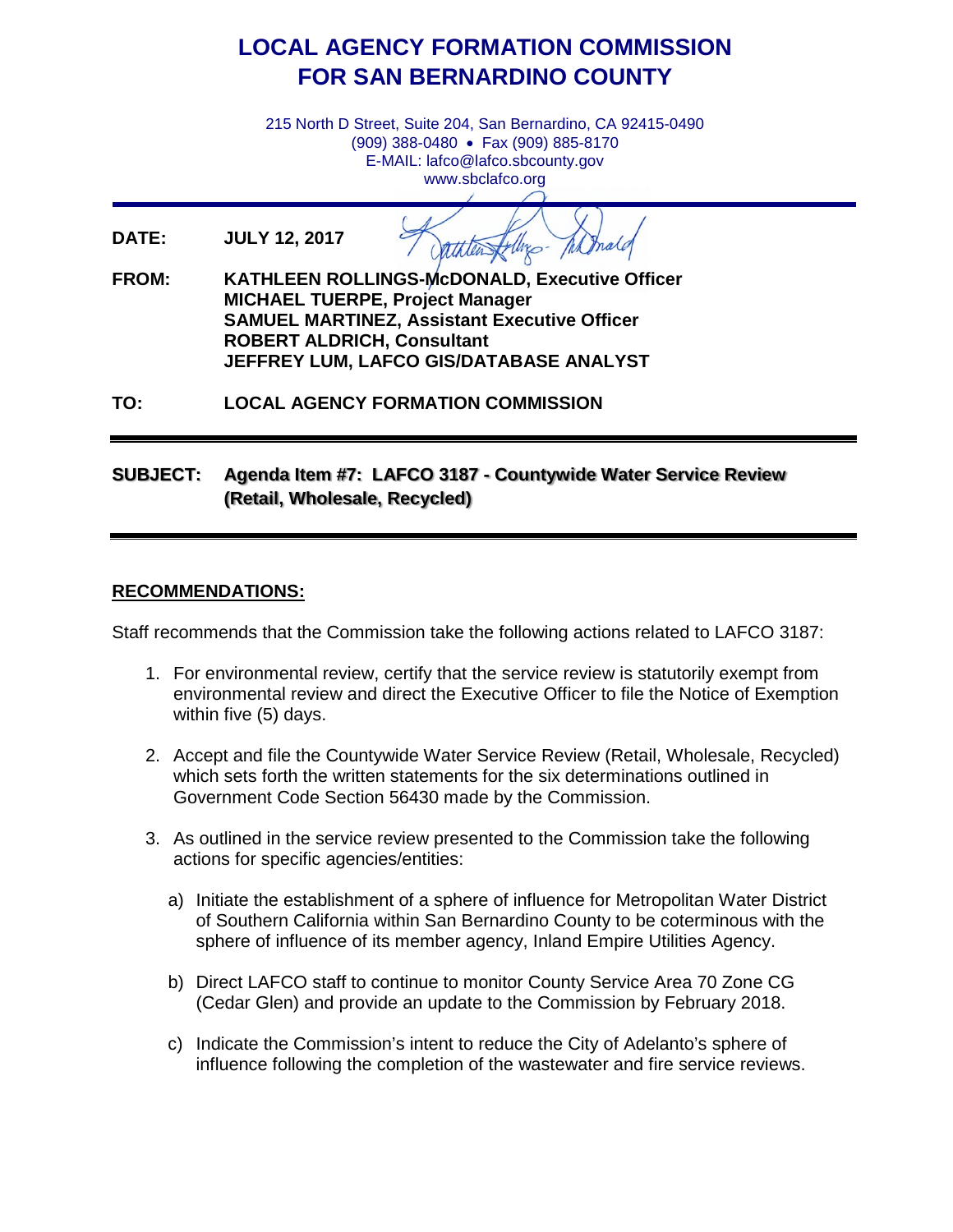- d) Indicate the Commission's preference that the Hesperia Water District and County Service Area Zone J implement a mechanism (e.g., joint powers agreement or memorandum of understanding) to provide stability to the water source and boundary challenges in the overall southwestern Hesperia and Oak Hills communities.
- e) Direct LAFCO staff to continue to monitor County Service Area 70 Zone CG (Cedar Glen) and provide an update to the Commission by February 2018.
- f) Reaffirm the Commission's position that the Apple Valley Foothill, Apple Valley Heights, and Mariana Ranchos County Water Districts have a combined sphere of influence signaling the Commission's position that a future consolidation of the agencies is appropriate.
- g) Reaffirm the Commission's position that Daggett CSD and Yermo CSD have a combined sphere of influence signaling the Commission's position that a future consolidation of the agencies is appropriate.
- 4. Adopt LAFCO Resolution No. 3245 reflecting the Commission's determinations and directions as required by Government Code Section 56430 and Commission policy.

## **BACKGROUND:**

San Bernardino LAFCO conducted its initial round of service reviews on a community-bycommunity basis, consistent with its sphere of influence policies, addressing the full range of public services within those defined communities. In April 2016, in an effort to more efficiently conduct the mandatory service reviews as well as addressing changes to the statutes affecting them, the Commission modified the scope of the second round service reviews to address individual services on a countywide basis. The Countywide Service Review for Water is organized by San Bernardino County's four regions (Mountain, Valley, North Desert and South Desert). Each region and its respective retail agencies are reviewed and considered in the service review as a distinct geographic area.

LAFCO staff convened a stakeholder group within each region to provide peer review of the service review's purposes, objectives, and methodology. The stakeholder groups were composed of a variety of public agencies and at least one private system. Following the peer review, each water system identified in the service review was provided a draft of the report for review and comment. Comments received from the water purveyors are included in Appendix A of the service review.

The Executive Summary identifies: (1) the approach, (2) what was learned from this process, (3) staff recommendations for Commission action, and (4) systems identified as hot spots that do not carry a staff recommendation. The Introduction (Section I) provides the purpose of the report, report objective, methodology, and report organization.

Each of the four regions is presented separately and includes an overview of the region, a listing of water agencies within the region under review, and an identification of agency/area hot spots. A detailed analysis of each hot spot follows, along with staff recommendations for future agency sphere of influence updates to address the identified service concerns.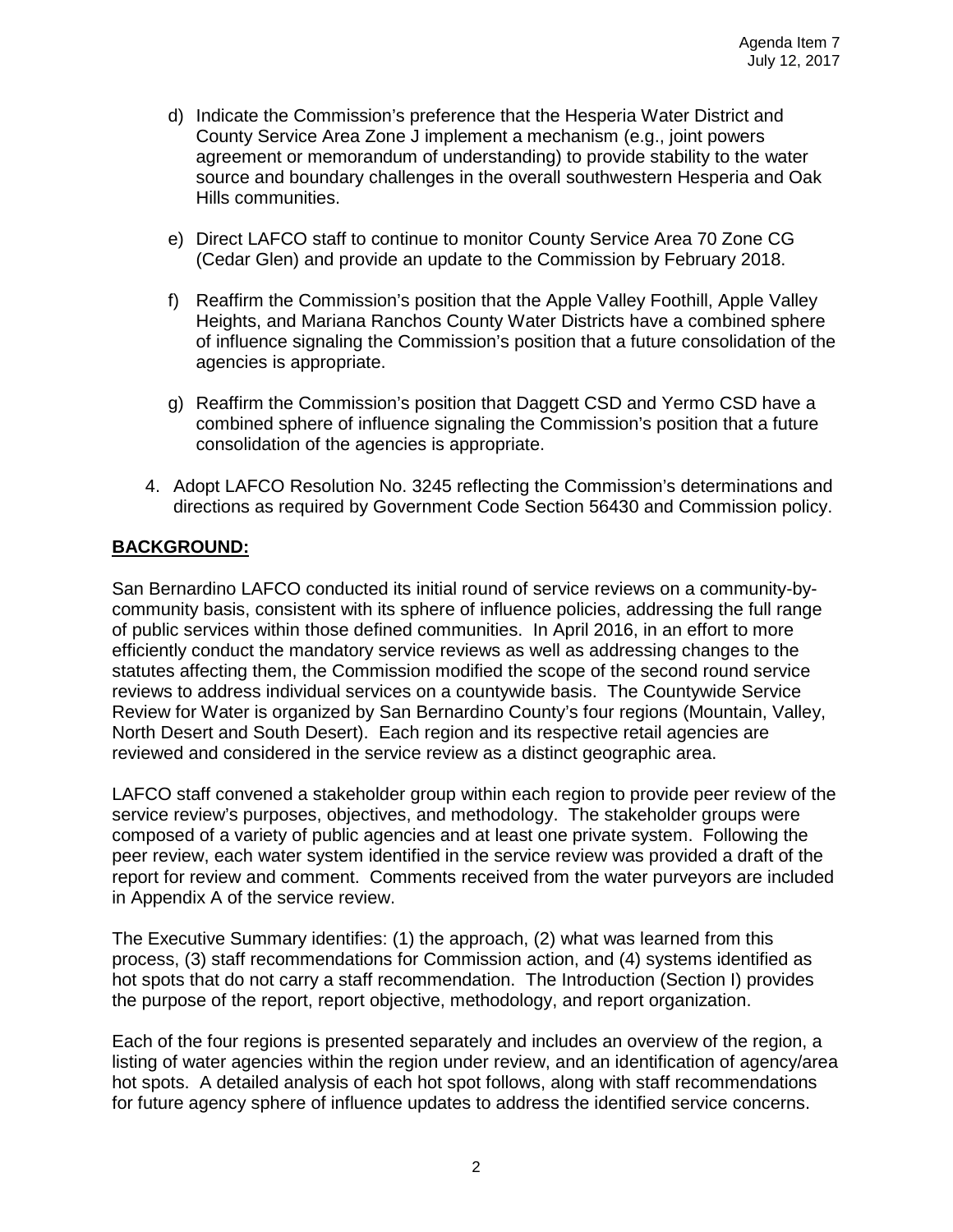Appendices B through E contain service review updates of cities and districts, by region, including an update of staff's recommendations and identified challenges from the prior service review (with additional review where warranted). A detailed listing of community water systems, wholesale entities, and joint powers authorities is included as Appendix F.

#### **ENVIRONMENTAL CONSIDERATION:**

The Commission's Environmental Consultant, Tom Dodson of Tom Dodson and Associates, has indicated his recommendation that LAFCO 3187 is statutorily exempt from California Environmental Quality Act (CEQA). This recommendation is based on the finding that the service review is not judged to pose any adverse changes to the physical environment; therefore, the service review is exempt from the requirements of CEQA, as outlined in the State CEQA Guidelines, Section 15061 (b)(3). A copy of Mr. Dodson's analysis is included as Attachment #1 to this report.

#### **ADDITIONAL DETERMINATIONS:**

- 1. A stakeholder group was convened within each region (Valley on May 8, 2017; Mountain on June 15, 2017; North Desert on January 31, 2017; and South Desert on May 15, 2017) to provide a peer review of the service review's purpose, objective, and methodology.
- 2. As required by State Law, notice of the hearing was provided through publication in newspapers of general circulation within the area, the *Big Bear Grizzly, Daily Press, Desert Dispatch, Hi-Desert Star, Inland Valley Daily Bulletin, Mountain News, and San Bernardino Sun*. Individual notice was not provided as allowed under Government Code Section 56157 as such mailing would include more than 1,000 individual notices. As outlined in Commission Policy, in-lieu of individual notice the notice of hearing publication was provided through an eighth page legal ad.
- 3. As required by State law, individual notification of the hearing was provided to affected and interested agencies, County departments, and those agencies and individuals requesting mailed notice.
- 4. Due to the size and scope of the service review, the service review document was provided in advance of the staff report to allow for additional time for review. The service review document was published July 5, 2017 and a copy was provided to affected and interested agencies and County departments, as well as those agencies and individuals requesting mailed notice. The service review was also made accessible on the LAFCO website and at the LAFCO office.
- 5. The staff report was published July 12, 2017 and a copy was provided to affected and interested agencies and County departments, as well as those agencies and individuals requesting mailed notice. The staff report was also made accessible on the LAFCO website.
- 6. Comments from landowners/registered voters and any affected agency will be reviewed and considered by the Commission in making its determinations.